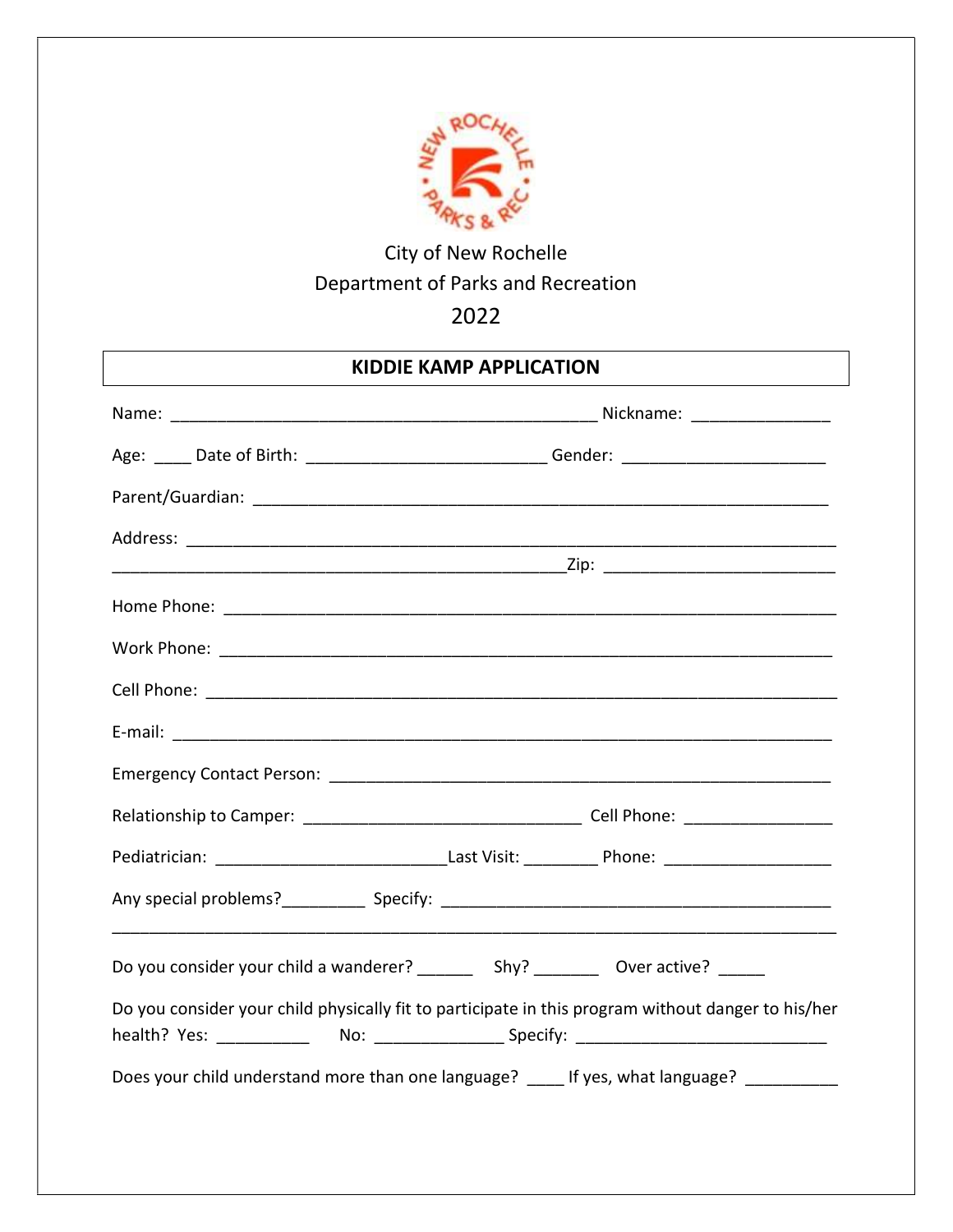| Anything else you would you like us to know about your child?                                                                                                                                                         |
|-----------------------------------------------------------------------------------------------------------------------------------------------------------------------------------------------------------------------|
|                                                                                                                                                                                                                       |
| School/Day Care/ Activity/ Playgroup that your child attends regularly: ___________________________                                                                                                                   |
| Teacher/Day Care Provider/Relative/Activity Leader from September to June? Name:                                                                                                                                      |
| Please indicate any day(s) that you plan on keeping your child out of camp due to                                                                                                                                     |
|                                                                                                                                                                                                                       |
| <b>Waiver Form</b>                                                                                                                                                                                                    |
| $\checkmark$ I hereby give my consent for my child to participate in all special activities and regular programming<br>planned for the Summer Preschool Kiddie Camp July 5 - August 12, 2022 from 8:20 am to 12:20 nm |

- planned for the Summer Preschool Kiddie Camp, July 5 August 12, 2022 from 8:30 am to 12:30 pm. While every precaution will be taken to safeguard the children at camp, it is understood that you release the Department of Parks and Recreation, City of New Rochelle and City School District of New Rochelle and its agents, sponsoring this program, from all responsibility in case of accident while your child is participating on the camp program site or activity location.
- $\checkmark$  I hereby give the City School District of New Rochelle and/or Preschool, Day Care previously attended by my child, permission to release any information concerning my child to the New Rochelle Parks and Recreation Preschool Camp administration.
- $\checkmark$  I hereby give the New Rochelle Parks and recreation permission to use any photograph/video taken pertaining to the Summer Preschool Camp program.

| Name of Child: | Dale. |  |
|----------------|-------|--|
|                |       |  |

X Signature of Parent or Guardian: \_\_\_\_\_\_\_\_\_\_\_\_\_\_\_\_\_\_\_\_\_\_\_\_\_\_\_\_\_\_\_\_\_\_\_\_\_\_\_\_\_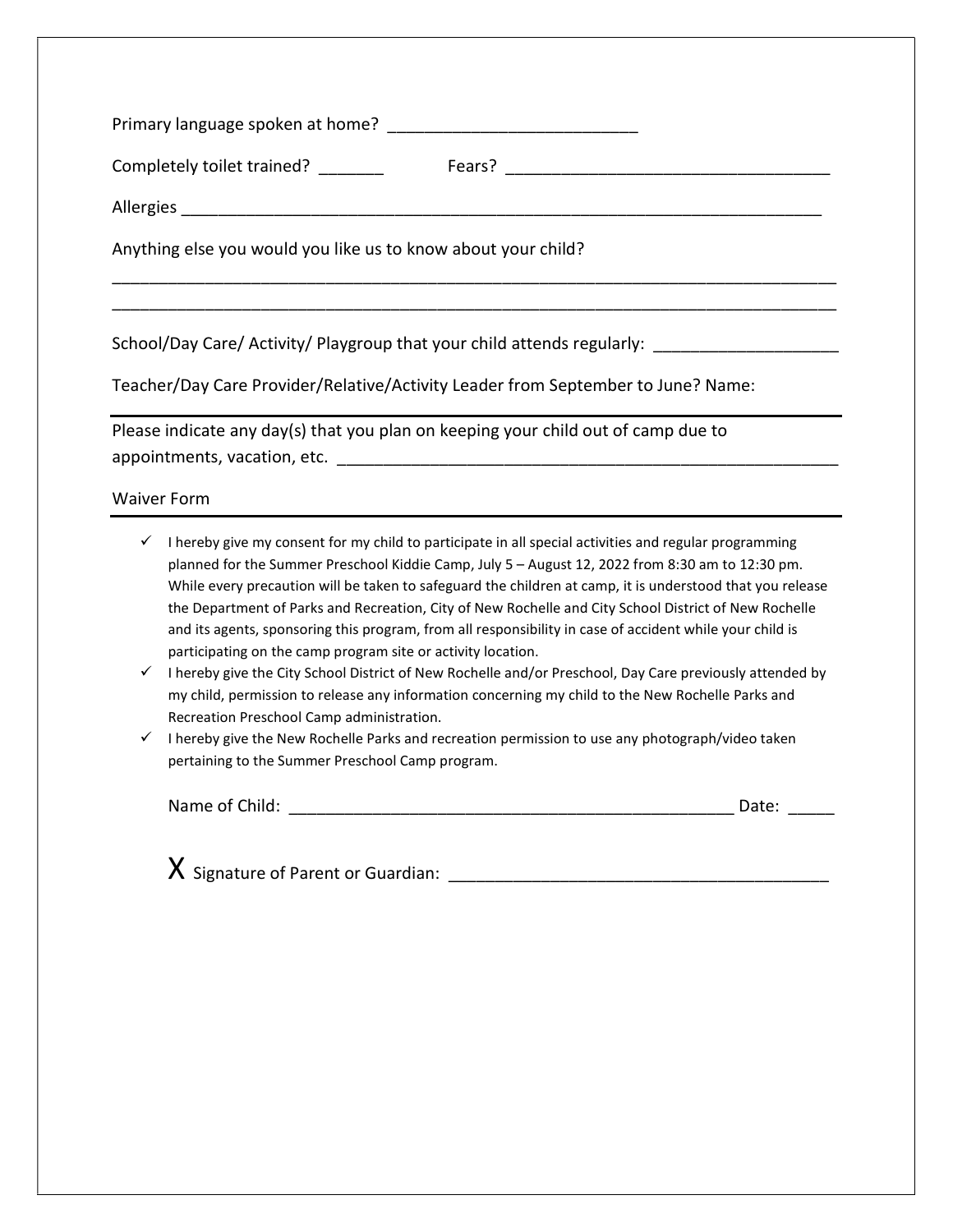### MEDICAL HISTORY AND EMERGENCY FORM

#### THIS FORM MUST BE FILLED OUT BY PARENT OR GUARDIAN. THE INFORMATION IS REQUIRED BY N.Y. STATE LAW. YOUR CHILD WILL NOT BE ADMITTED INTO CAMP WITHOUT THIS FORM COMPLETELY FILLED OUT. IMMUNIZATION RECORD ARE TO BE ATTACH

| EMERGENCY CONTACT'S RELATIONSHIP TO CAMPER: _______________________________PHONE: _________                                                              |                                                                                                                         |  |
|----------------------------------------------------------------------------------------------------------------------------------------------------------|-------------------------------------------------------------------------------------------------------------------------|--|
|                                                                                                                                                          |                                                                                                                         |  |
| DATE OF LAST VISIT: _______________________________IS CHILD ON MEDICATION? __________ TYPE: ________                                                     |                                                                                                                         |  |
| TIME GIVEN: _____________                                                                                                                                |                                                                                                                         |  |
| IS CHILD EPILEPTIC? _______________DATE OF LAST SEIZURE: ________________________DIABETIC? _________                                                     |                                                                                                                         |  |
| <b>HEALTH HISTORY</b>                                                                                                                                    |                                                                                                                         |  |
| IS YOUR CHILD'S HEALTH, IN GENERAL, GOOD?                                                                                                                |                                                                                                                         |  |
| ALLERGIES/SENSITIVITY                                                                                                                                    |                                                                                                                         |  |
| HAS CHILD HAD, OR IS CHILD SUBJECT TO:                                                                                                                   |                                                                                                                         |  |
| RHEUMATIC FEVER<br><b>SINUS TROUBLE</b><br><b>EAR INFECTIONS</b><br><b>CONVULSIONS</b><br><b>DIABETES</b><br><b>FOODS</b><br>CHICKEN POX<br><b>OTHER</b> | <b>FAINTING SPELLS</b><br>POISON IVY<br><b>INSECT STINGS</b><br>PENICILLIN<br>OTHER DRUGS<br><b>HAY FEVER</b><br>ASTHMA |  |
| OPERATIONS OR SERIOUR INJURIES: NAMEL AND THE SERIOUR SERIOUR SERIOUR SERIOUR SERIOUR SERIOUR SERIOUR SERIOUR                                            |                                                                                                                         |  |
|                                                                                                                                                          |                                                                                                                         |  |
|                                                                                                                                                          |                                                                                                                         |  |
|                                                                                                                                                          |                                                                                                                         |  |